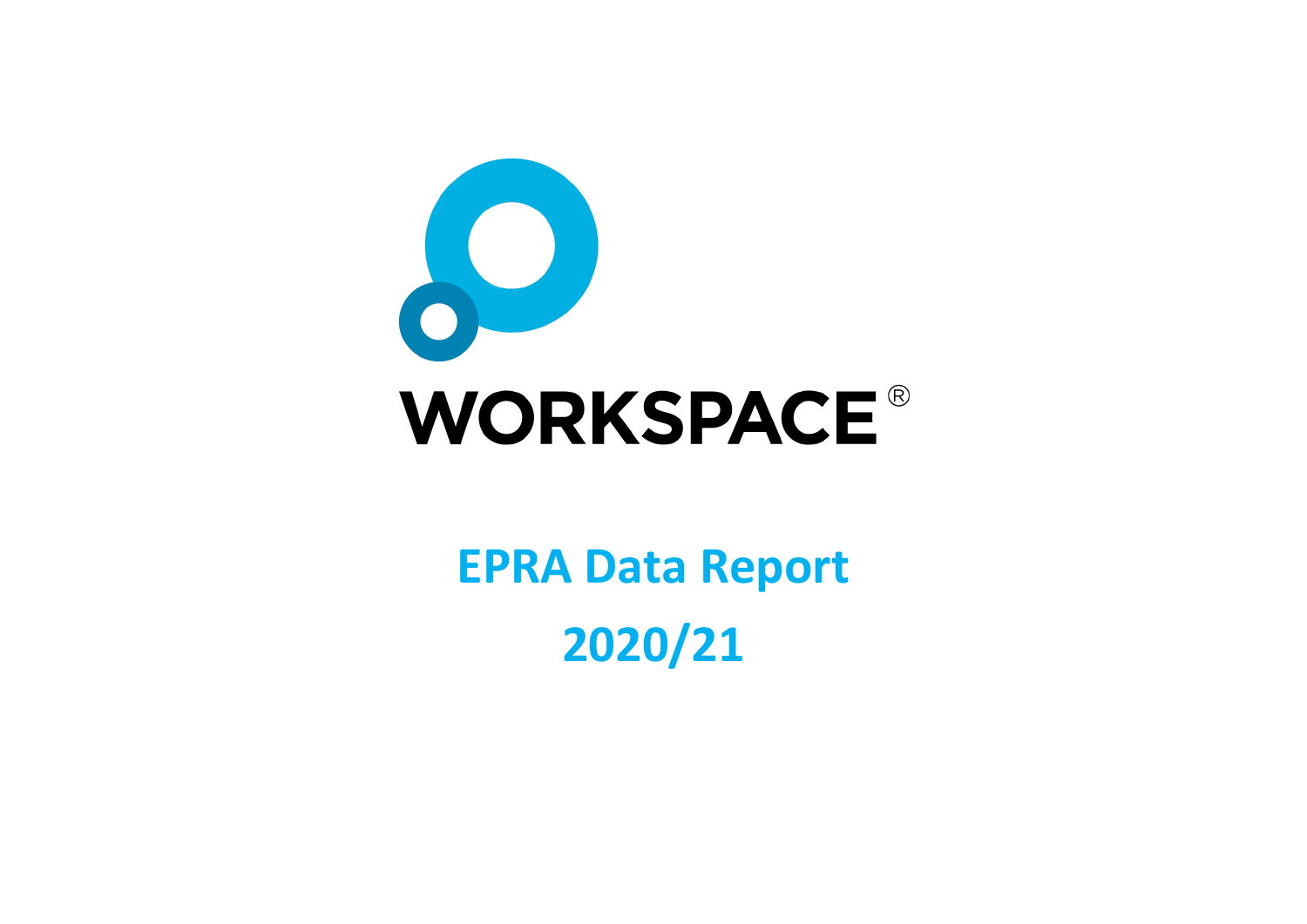### **INTRODUCTION**

We are pleased to report our 2019/20 environmental performance in line with the EPRA Sustainability Best Practice Recommendations.

This environmental performance summary includes all landlord-obtained utility supplies and managed waste for all directly managed assets.

In order to promote comparability for our investors and other stakeholders, we have opted to use the 2020 DEFRA conversion factors and to separate energy consumption that is sub-metered and charged back to tenants.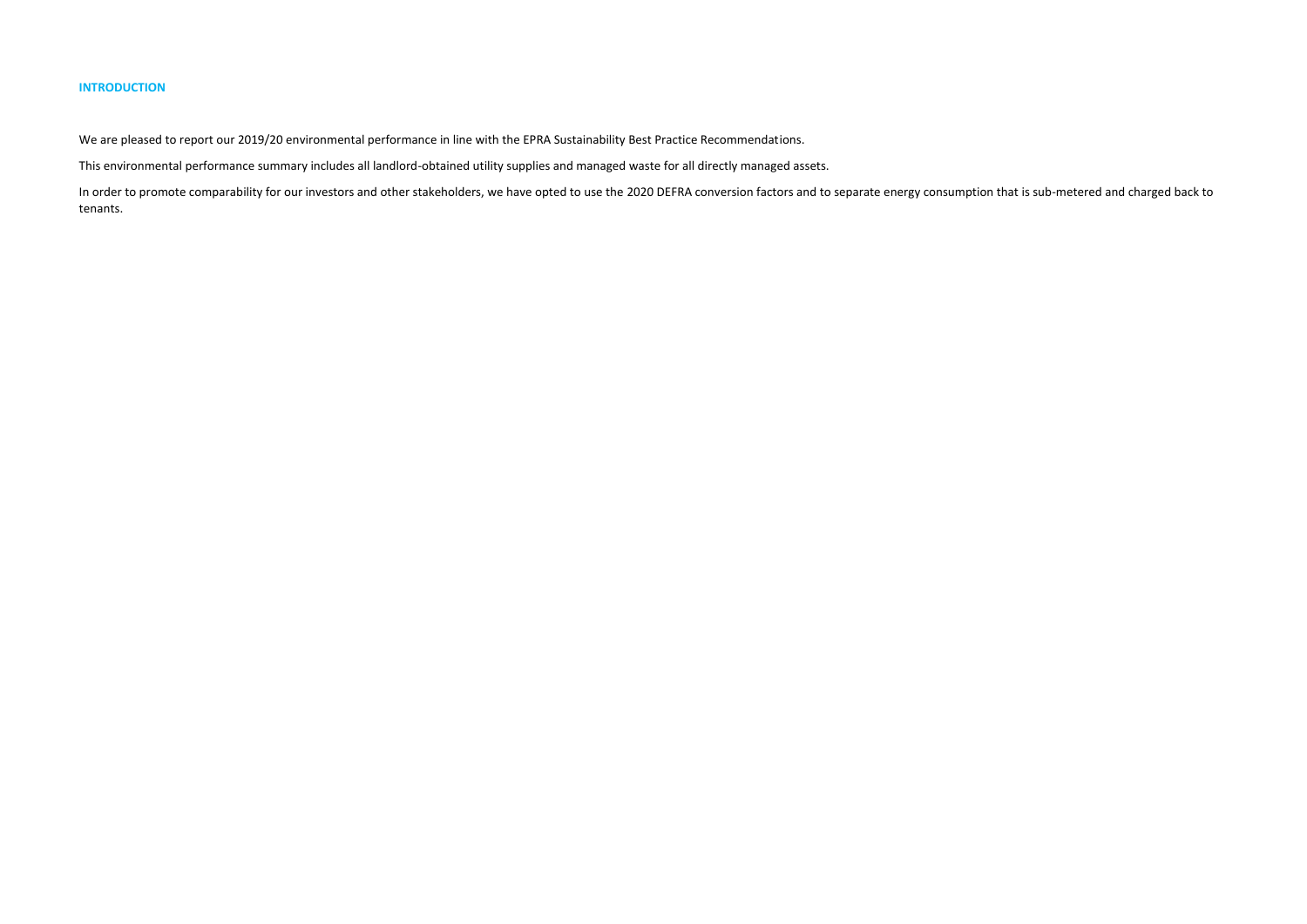#### **IMPACT CATEGORY: ENERGY**

The total absolute impact (as the portfolio stood in each year) analysis represents our total energy footprint from landlord obtained supply in the buildings that we directly manage, irrespective of when they were acquired or disposed of.

No buildings excluded for any concerns.

We are currently working on obtaining more tenant related energy information.

|               |                                                                  |                              |                                                          |                                        | <b>PORTFOLIO PERFORMANCE</b> |                                                 |                        |             |                |                | <b>PROPERTY TYPE PERFORMANCE</b>                |                |             |                |                            |                                                 |                      |              |          |  |
|---------------|------------------------------------------------------------------|------------------------------|----------------------------------------------------------|----------------------------------------|------------------------------|-------------------------------------------------|------------------------|-------------|----------------|----------------|-------------------------------------------------|----------------|-------------|----------------|----------------------------|-------------------------------------------------|----------------------|--------------|----------|--|
|               |                                                                  |                              |                                                          |                                        |                              |                                                 | <b>Total portfolio</b> |             |                | Office         |                                                 |                |             |                | Industrial                 |                                                 |                      |              |          |  |
|               |                                                                  |                              |                                                          |                                        |                              | Like-for-like<br><b>Absolute measures (Abs)</b> |                        |             |                |                | Like-for-like<br><b>Absolute measures (Abs)</b> |                |             |                |                            | Like-for-like<br><b>Absolute measures (Abs)</b> |                      |              |          |  |
|               |                                                                  |                              |                                                          |                                        |                              |                                                 |                        | (LfL)       |                | (LfL)          |                                                 |                |             |                | (LfL)                      |                                                 |                      |              |          |  |
| Environmental | <b>EPRA code</b>                                                 | Measurement                  | Indicator                                                |                                        | 2019/20                      | 2020/21                                         | 2019/20                | 2020/21     | % change       | 2019/20        | 2020/21                                         | 2019/20        | 2020/21     | % change       | 2019/20                    | 2020/21                                         | 2019/20              | 2020/21      | % change |  |
| impacts       |                                                                  | unit                         |                                                          |                                        |                              |                                                 |                        |             |                |                |                                                 |                |             |                |                            |                                                 |                      |              |          |  |
|               |                                                                  |                              |                                                          | for landlord shared services           | 11,000                       | 9,055                                           | 10,847                 | 9,055       | $-17%$         | 10,824         | 8,847                                           | 10,671         | 8,847       | $-17%$         | 176                        | 209                                             | 176                  | 209          | 19%      |  |
|               |                                                                  |                              |                                                          | (sub)metered exclusively to            |                              |                                                 |                        |             |                |                |                                                 |                |             |                |                            |                                                 |                      |              |          |  |
|               |                                                                  |                              |                                                          | tenants                                | 16,468                       | 10,560                                          | 16,114                 | 10,560      | $-34%$         | 16,368         | 10,362                                          | 16,014         | 10,362      | $-35%$         | 100                        | 197                                             | 100                  | 197          | 98%      |  |
|               |                                                                  |                              |                                                          | Total landlord-obtained<br>electricity | 27,468                       | 19,615                                          | 26,961                 | 19,615      | $-27%$         | 27,193         | 19,209                                          | 26,685         | 19,209      | $-28%$         | 276                        | 406                                             | 276                  | 406          | 47%      |  |
|               |                                                                  |                              |                                                          | Total tenant-obtained                  | 1,676                        | 1,039                                           | 1,676                  | 1,039       | $-38%$         | 1,676          | 1,039                                           | 1,676          | 1,039       | $-38%$         | $\mathbf{0}$               | 1,084                                           | $\Omega$             | 1,084        | 0%       |  |
|               |                                                                  |                              |                                                          | electricity                            |                              |                                                 |                        |             |                |                |                                                 |                |             |                |                            |                                                 |                      |              |          |  |
|               | Elec-Abs,                                                        |                              |                                                          | <b>Total electricity</b>               | 29,144                       | 20,654                                          | 28,637                 | 20,654      | $-28%$         | 28,869         | 20,248                                          | 28,361         | 20,248      | $-29%$         | 276                        | 406                                             | 276                  | 406          | 47%      |  |
|               | Elec-LfL                                                         | <b>MWh</b>                   | Electricity                                              | % from renewable sources               | 100%                         | 100%                                            |                        | 100%        |                | 100%           | 100%                                            |                | 100%        |                | 100%                       | 100%                                            |                      | 100%         |          |  |
|               | Nº of applicable properties                                      |                              | Electricity disclosure coverage                          | 63                                     | 57                           | 57<br>0%                                        |                        |             | 56             | 50             |                                                 | 50             | 0%          | $\overline{7}$ | $7^{\circ}$                |                                                 | $7^{\circ}$          | 0%           |          |  |
|               |                                                                  | sqm of applicable properties |                                                          |                                        | 374,603<br>373,585           |                                                 |                        | 373,585     | 0%             | 347,441        | 346,423                                         |                | 346,423     | 0%             | 27,162                     | 27,162                                          |                      | 27,162       | 0%       |  |
|               |                                                                  |                              |                                                          | Proportion of electricity              |                              |                                                 |                        |             |                |                |                                                 |                |             |                |                            |                                                 |                      |              |          |  |
|               |                                                                  |                              | %                                                        | estimated                              | 2.5%                         | 0.6%                                            | 2.6%                   | 0.6%        | $-78%$         | 2.2%           | 0.6%                                            | 2.2%           | 0.6%        | $-75%$         | 35.3%                      | 0.2%                                            | 35.3%                | 0.2%         | -99%     |  |
|               |                                                                  | for landlord shared services | 12,475                                                   | 9,628                                  | 12,324                       | 9,628                                           | $-22%$                 | 12,472      | 9,627          | 12,321         | 9,627                                           | $-22%$         | 2.7         | 0.1            | 2.7                        | 0.1                                             | -96%                 |              |          |  |
|               |                                                                  |                              |                                                          | (sub)metered exclusively to            |                              |                                                 |                        |             |                |                |                                                 |                |             |                |                            |                                                 |                      |              |          |  |
|               |                                                                  |                              |                                                          | tenants                                | 1,773                        | 1.701                                           | 1,773                  | 1.701       | $-4%$          | 1,773          | 1,701                                           | 1,773          | 1,701       | $-4%$          | $\mathbf{0}$               | $\Omega$                                        | $\Omega$             | $\mathbf{0}$ | 0%       |  |
|               |                                                                  |                              |                                                          | Total landlord-obtained<br>fuel        | 14,248                       | 11,329                                          | 14,097                 | 11,329      | $-20%$         | 14,245         | 11,328                                          | 14,094         | 11,328      | $-20%$         | 2.7                        | 0.1                                             | 2.7                  | 0.1          | -96%     |  |
|               |                                                                  |                              |                                                          | Total tenant-obtained                  |                              |                                                 |                        |             |                |                |                                                 |                |             |                |                            |                                                 |                      |              |          |  |
|               |                                                                  |                              |                                                          | fuel                                   | 512                          | 614                                             | 512                    | 614         | 20%            | 512            | 614                                             | 512            | 614         | 20%            | $\mathbf{0}$               | $\Omega$                                        | $\mathbf{0}$         | $\mathbf{0}$ | 0%       |  |
| <b>Energy</b> | Fuel-Abs,                                                        |                              |                                                          | <b>Total fuel</b>                      | 14,760                       | 11,942                                          | 14,609                 | 11,942      | $-18%$         | 14,758         | 11,942                                          | 14,606         | 11,942      | $-18%$         | 2.7                        | 0.1                                             | 2.7                  | 0.1          | -96%     |  |
|               | <b>Fuel-LfL</b>                                                  | MWh                          | Fuel                                                     | % from renewable sources               | 0%                           | 0%                                              |                        | 0%          |                | 0%             | 0%                                              |                | 0%          |                | 0%                         | 0%                                              |                      | 0%           |          |  |
|               |                                                                  | Nº of applicable properties  |                                                          | Fuel disclosure coverage               | 63                           | 57                                              |                        | 57          |                | 56             | 50                                              | 50<br>0%       |             |                | $\overline{7}$             | $\overline{7}$                                  | $\overline{7}$       |              | 0%       |  |
|               |                                                                  | sqm of applicable properties |                                                          |                                        | 374,603                      | 373,585                                         | 373,585                |             |                | 347,441        | 346,423                                         | 346,423        |             | 0%             | 27,162                     | 27,162<br>27,162                                |                      |              | 0%       |  |
|               |                                                                  |                              | %                                                        | Proportion of fuel estimated           | 1.4%                         | 1.5%                                            | 1.4%                   | 1.5%        | 6%             | 1.4%           | 1.5%                                            | 1.4%           | 1.5%        | 6%             | 0%                         | 0%                                              |                      | 0%           |          |  |
|               |                                                                  |                              |                                                          | for landlord shared services           | 738                          | 873                                             | 738                    | 873         | 18%            | 738            | 873                                             | 738            | 873         | 18%            | $\mathbf 0$                | $\Omega$                                        | $\Omega$             | $\Omega$     | 0%       |  |
|               |                                                                  |                              |                                                          | (sub)metered exclusively to            |                              |                                                 |                        |             |                |                |                                                 |                |             |                |                            |                                                 |                      |              |          |  |
|               |                                                                  |                              |                                                          | tenants                                | $\mathbf{0}$                 | $\mathbf 0$                                     | $\mathbf 0$            | $\mathbf 0$ | 0%             | $\mathbf 0$    | $\mathbf 0$                                     | $\mathbf 0$    | $\mathbf 0$ | 0%             | $\mathbf 0$                | 0                                               | $\Omega$             | $\Omega$     | 0%       |  |
|               |                                                                  |                              |                                                          | Total landlord-obtained                |                              |                                                 |                        |             |                |                |                                                 |                |             |                |                            |                                                 |                      |              |          |  |
|               |                                                                  |                              |                                                          | heating & cooling                      | 738                          | 873                                             | 738                    | 873         | 18%            | 738            | 873                                             | 738            | 873         | 18%            | $\mathbf{0}$               | $\Omega$                                        | $\Omega$             | $\Omega$     | 0%       |  |
|               |                                                                  |                              |                                                          | Total tenant-obtained                  |                              | $\Omega$                                        | $\Omega$               | $\Omega$    |                | $\Omega$       | $\Omega$                                        | $\Omega$       | $\Omega$    |                |                            | $\Omega$                                        |                      | $\Omega$     |          |  |
|               |                                                                  |                              | District                                                 | heating & cooling                      | $\Omega$<br>738              | 873                                             | 738                    | 873         | 0%<br>18%      |                | 873                                             | 738            | 873         | 0%<br>18%      | $\mathbf 0$<br>$\mathbf 0$ | $\Omega$                                        | $\Omega$<br>$\Omega$ | $\Omega$     | 0%<br>0% |  |
|               | DH&C-Abs.                                                        |                              | heating &                                                | Total heating & cooling                | 0%                           | 0%                                              |                        | 0%          |                | 738<br>0%      | 0%                                              |                | 0%          |                | 0%                         | 0%                                              |                      |              |          |  |
|               | DH&C LfL<br><b>MWh</b><br>cooling<br>Nº of applicable properties |                              | % from renewable sources<br>Heating & cooling disclosure | $\overline{3}$                         | $\overline{3}$               |                                                 | $\overline{3}$         | 0%          | $\overline{3}$ | $\overline{3}$ |                                                 | $\overline{3}$ | 0%          | $\mathbf{0}$   | $\Omega$                   | 0%<br>$\mathbf{0}$                              |                      | 0%           |          |  |
|               |                                                                  |                              | coverage                                                 |                                        |                              |                                                 |                        |             |                |                |                                                 |                |             |                |                            |                                                 |                      |              |          |  |
|               | sqm of applicable properties                                     |                              |                                                          |                                        | 31,884                       | 31,884                                          |                        | 31,884      | 0%             | 31,884         | 31,884                                          |                | 31,884      | 0%             | 0                          | 0                                               |                      | $\mathbf 0$  | 0%       |  |
|               |                                                                  |                              |                                                          | Proportion of heating & cooling        |                              |                                                 |                        |             |                |                |                                                 |                |             |                |                            |                                                 |                      |              |          |  |
|               |                                                                  |                              | %                                                        | estimated                              | 2.3%                         | 0%                                              | 2.3%                   | 0%          | $-100%$        | 2.3%           | 0%                                              | 2.3%           | 0%          | $-100%$        | 0%                         | 0%                                              | 0%                   | 0%           | 0%       |  |
|               | MWh/m2/year $ $ Energy Intensity<br>Energy-Int                   |                              |                                                          |                                        | 0.1133                       | 0.0852                                          | 0.1119                 | 0.0852      | $-24%$         | 0.1214         | 0.0907                                          | 0.1198         | 0.0907      | $-24%$         | 0.0102                     | 0.0150                                          | 0.0102               | 0.0150       | 46%      |  |

## Data qualifying note: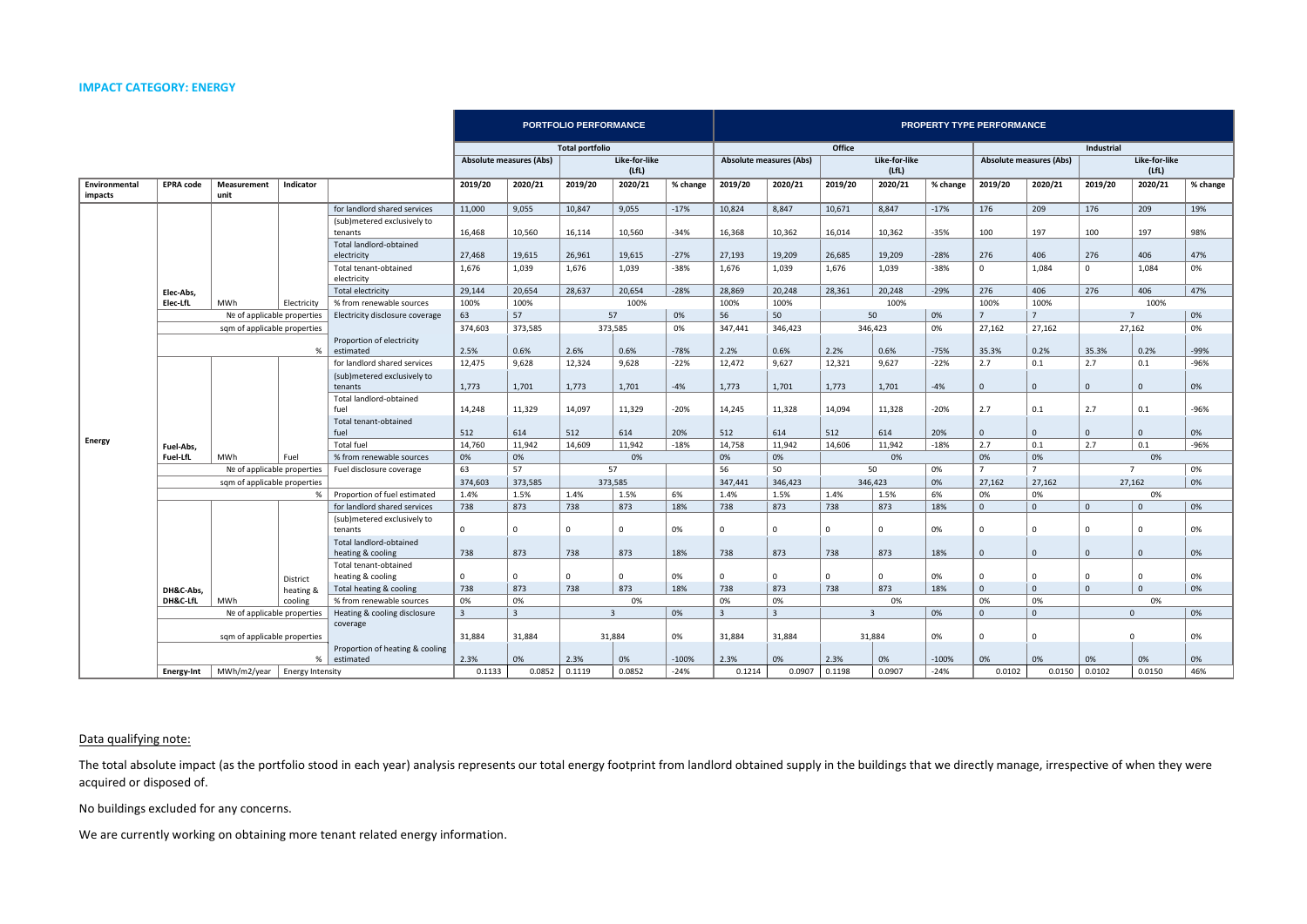#### **IMPACT CATEGORY: GHG EMISSIONS**

|                          |                                                 |                                                           |                             |               | <b>PORTFOLIO PERFORMANCE</b> |                                                          |                        |         |          | <b>PROPERTY TYPE PERFORMANCE</b> |                                                          |         |         |          |                                                          |         |         |         |          |
|--------------------------|-------------------------------------------------|-----------------------------------------------------------|-----------------------------|---------------|------------------------------|----------------------------------------------------------|------------------------|---------|----------|----------------------------------|----------------------------------------------------------|---------|---------|----------|----------------------------------------------------------|---------|---------|---------|----------|
|                          |                                                 |                                                           |                             |               |                              |                                                          | <b>Total portfolio</b> |         |          |                                  |                                                          | Office  |         |          | Industrial                                               |         |         |         |          |
|                          |                                                 |                                                           |                             |               |                              | Like-for-like<br><b>Absolute measures (Abs)</b><br>(LfL) |                        |         |          |                                  | Like-for-like<br><b>Absolute measures (Abs)</b><br>(LfL) |         |         |          | <b>Absolute measures (Abs)</b><br>Like-for-like<br>(LfL) |         |         |         |          |
| Environmental<br>impacts | <b>EPRA code</b>                                | Measurement<br>unit                                       | Indicator                   |               | 2019/20                      | 2020/21                                                  | 2019/20                | 2020/21 | % change | 2019/20                          | 2020/21                                                  | 2019/20 | 2020/21 | % change | 2019/20                                                  | 2020/21 | 2019/20 | 2020/21 | % change |
|                          | GHG-Dir-Abs                                     |                                                           | <b>Direct</b>               | Total Scope 1 | 2,620                        | 2,028                                                    | 2,592                  | 2,028   | $-22%$   | 2,619                            | 2,028                                                    | 2,591   | 2,028   | $-22%$   | 0.49                                                     | 0.02    | 0.49    | 0.02    | $-96%$   |
|                          |                                                 | tCO <sup>2</sup>                                          | Indirect                    | Total Scope 2 | 7,151                        | 4,724                                                    | 7,021                  | 4.724   | $-33%$   | 7,080                            | 4,629                                                    | 6,951   | 4,629   | $-33%$   | 70                                                       | 95      | 70      | 95      | 34%      |
|                          | GHG-Ind-Abs                                     |                                                           | Indirect                    | Total Scope 3 | 1,162                        | 777                                                      | 1,151                  | 777     | $-32%$   | 1,156                            | 769                                                      | 1,145   | 769     | $-33%$   |                                                          | 8       | 6       | 8       | 36%      |
|                          | Total                                           |                                                           | Scope 1 + Scope 2           |               | 9,770                        | 6,752                                                    | 9,613                  | 6.752   | $-30%$   | 9,699                            | 6,657                                                    | 9,542   | 6,657   | $-30%$   | 71                                                       | 95      | 71      | 95      | 34%      |
|                          | Total                                           |                                                           | Scope 1 + Scope 2 + Scope 3 |               | 10,932                       | 7,529                                                    | 10,764                 | 7,529   | $-30%$   | 10,855                           | 7,426                                                    | 10,687  | 7,426   | $-31%$   | 77                                                       | 103     | 77      | 103     | 34%      |
| <b>GHG emissions</b>     |                                                 | GHG disclosure<br>Nº of applicable properties<br>coverage |                             |               |                              | 57                                                       |                        | 57      | 0%       | 56                               | 50                                                       |         | 50      | 0%       |                                                          |         |         |         | 0%       |
|                          |                                                 | m2 of applicable properties                               |                             |               |                              | 373,585                                                  |                        | 373,585 | 0%       | 347,441                          | 346,423                                                  |         | 346,423 | $0\%$    | 27,162                                                   | 27,162  |         | 27,162  | 0%       |
|                          |                                                 | Proportion of GHG<br>%<br>estimated                       |                             |               |                              | 0.6%                                                     | 1.7%                   | 0.6%    | $-64%$   | 1.6%                             | 0.6%                                                     | 1.6%    | 0.6%    | $-59%$   | 5.5%                                                     | 0.1%    | 5.5%    | 0.1%    | -99%     |
|                          | GHG-Int                                         | (Scope 1+ scope 2)<br>/m <sup>2</sup>                     |                             |               | 0.0261                       | 0.0181                                                   | 0.0257                 | 0.0181  | $-30%$   | 0.0279                           | 0.0192                                                   | 0.0275  | 0.0192  | $-30%$   | 0.0026                                                   | 0.0035  | 0.0026  | 0.0035  | 34%      |
|                          | (Scope 1+ scope<br>0.0292<br>2+ Scope 3) / $m2$ |                                                           |                             |               |                              | 0.0202                                                   | 0.0288                 | 0.0202  | $-30%$   | 0.0312                           | 0.0214                                                   | 0.0308  | 0.0214  | $-31%$   | 0.1772                                                   | 0.1482  | 0.0028  | 0.0038  | 34%      |

The intensity metrics divide the total landlord obtained energy, water, or total emitted CO2 emissions with the related net lettable area (any sub-metered tenant consumption has not been removed or shown as itemised separately). To compare consecutive years, we have used consistent area data and ensured the numerator and denominator were as closely aligned as possible in accordance with EPRA Sustainability Best Practice Recommendations.

#### Data qualifying note:

Emissions factors are based on DEFRA guidance. Emissions are reported using the Greenhouse Gas Protocol and EPRA Sustainability Best Practice Guidelines.

Scope 3 emissions include customer direct electricity and gas, as well as electricity and heat transmission and distribution.

The like-for-like analysis uses a static portfolio approach, which includes only those directly-managed properties that were held in the portfolios for the full duration of both and 2019/20 and 2020/21. It excludes properties acquired and disposed of in the period. It therefore allows us to compare the same group of properties year-on-year. There were no exclusions from the like-for-like calculations due to data concerns and none of the data was estimated as we have actual whole building and tenant data.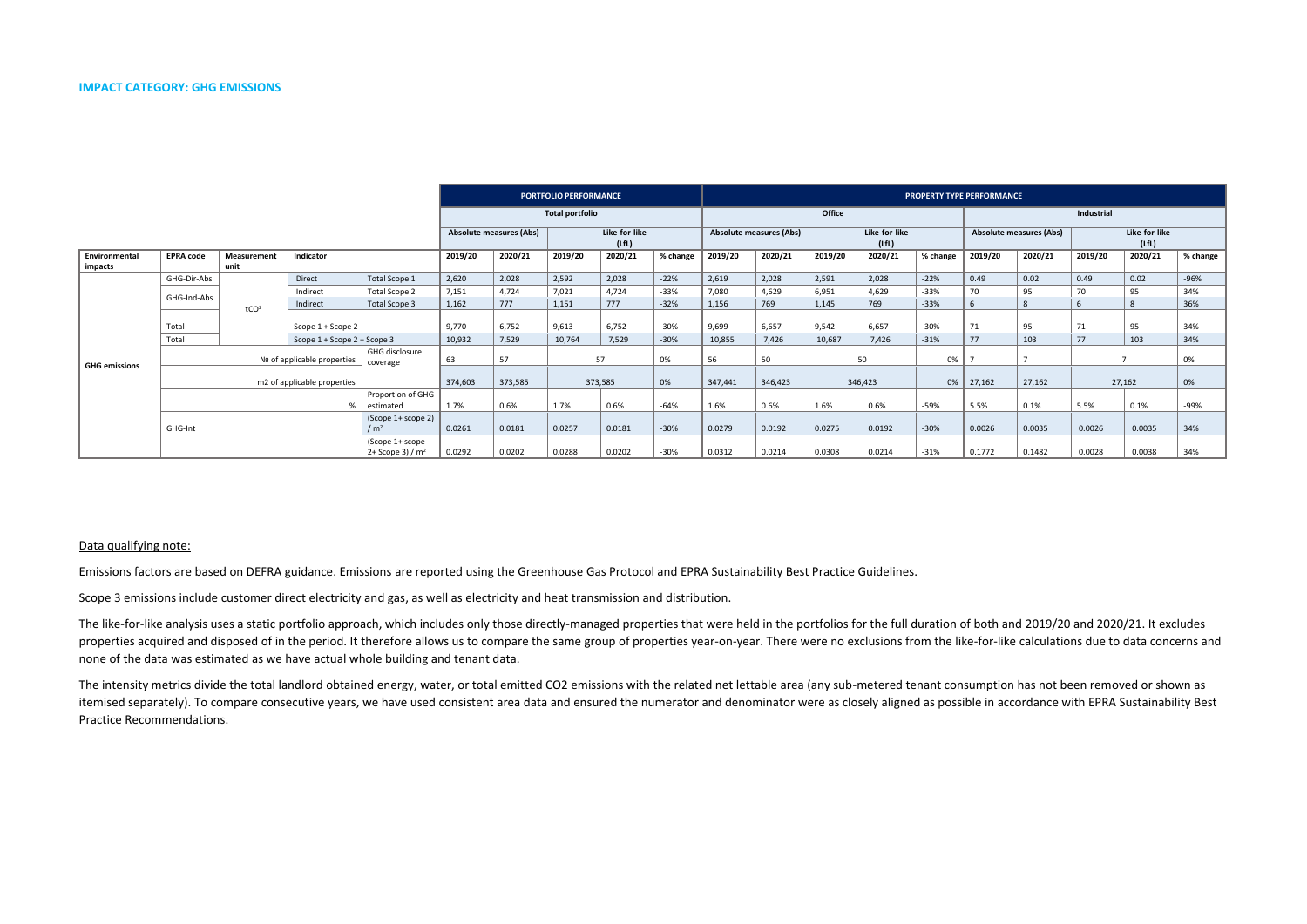#### **IMPACT CATEGORY: WATER**

The total absolute impact (as the portfolio stood in each year) analysis represents our total water footprint from landlord obtained supply in the buildings we directly manage. None of the data is estimated as we have actual whole building and tenant data.

|                          |                         |                                                   |                             |                                             |                                |                        | <b>PORTFOLIO PERFORMANCE</b> |          |                                |         | <b>PROPERTY TYPE PERFORMANCE</b> |          |          |                                |            |                        |          |          |          |  |
|--------------------------|-------------------------|---------------------------------------------------|-----------------------------|---------------------------------------------|--------------------------------|------------------------|------------------------------|----------|--------------------------------|---------|----------------------------------|----------|----------|--------------------------------|------------|------------------------|----------|----------|----------|--|
|                          |                         |                                                   |                             |                                             |                                | <b>Total portfolio</b> |                              |          |                                | Office  |                                  |          |          |                                | Industrial |                        |          |          |          |  |
|                          |                         |                                                   |                             |                                             | <b>Absolute measures (Abs)</b> |                        | Like-for-like<br>(LfL)       |          | <b>Absolute measures (Abs)</b> |         | Like-for-like<br>(LfL)           |          |          | <b>Absolute measures (Abs)</b> |            | Like-for-like<br>(LfL) |          |          |          |  |
| Environmental<br>impacts | <b>EPRA code</b>        | Measurement<br>unit                               | Indicator                   |                                             | 2019/20                        | 2020/21                | 2019/20                      | 2020/21  | % change                       | 2019/20 | 2020/21                          | 2019/20  | 2020/21  | % change                       | 2019/20    | 2020/21                | 2019/20  | 2020/21  | % change |  |
|                          |                         |                                                   |                             | for landlord<br>shared services             | 247,037                        | 175,944                | 246,237                      | 175,944  | $-29%$                         | 242,223 | 171,918                          | 241,424  | 171,918  | $-29%$                         | 4,813      | 4,027                  | 4,813    | 4,027    | $-16%$   |  |
|                          |                         |                                                   |                             | (sub)metered<br>exclusively to<br>tenants   | 5,186                          | 2,511                  | 3,976                        | 2,511    | $-37%$                         | 5,186   | 2,511                            | 3,976    | 2,511    | $-37%$                         | $\Omega$   | $\Omega$               | $\Omega$ | $\Omega$ | 0%       |  |
|                          |                         |                                                   |                             | <b>Total landlord-</b><br>obtained<br>water | 252,223                        | 178,455                | 250,213                      | 178,455  | $-29%$                         | 247,410 | 174,428                          | 245,400  | 174,428  | $-29%$                         | 4,813      | 4,027                  | 4,813    | 4,027    | $-16%$   |  |
| Water                    |                         |                                                   |                             | Total tenant-<br>obtained<br>water          | $\cap$                         | $\Omega$               | $\Omega$                     | $\Omega$ | 0%                             |         | $\Omega$                         | $\Omega$ | $\Omega$ | 0%                             |            | $\Omega$               | $\Omega$ |          | 0%       |  |
|                          | Water-Abs,<br>Water-LfL | m <sup>3</sup>                                    | Water                       | <b>Total water</b><br>consumption           | 252,223                        | 178,455                | 250,213                      | 178,455  | $-29%$                         | 247,410 | 174,428                          | 245,400  | 174,428  | $-29%$                         | 4,813      | 4,027                  | 4,813    | 4,027    | $-16%$   |  |
|                          |                         |                                                   | Nº of applicable properties | Water disclosure                            | 63                             | 57                     |                              | 57       | 0%                             | 56      | 50                               |          | 50       | 0%                             |            |                        |          |          | 0%       |  |
|                          |                         | coverage<br>m2 of applicable properties           |                             |                                             |                                | 373,585                |                              | 373,585  | 0%                             | 347,441 | 346,423                          |          | 346,423  | 0%                             | 27,162     | 27,162                 |          | 27,162   | 0%       |  |
|                          |                         | Proportion of<br>$\frac{9}{6}$<br>water estimated |                             |                                             | 15.6%                          | 6.7%                   | 15.7%                        | 6.7%     | $-58%$                         | 15.8%   | 6.7%                             | 15.9%    | 6.7%     | $-58%$                         | 5.9%       | 6.4%                   | 5.9%     | 6.4%     | 7%       |  |
|                          | Water-Int               | m <sup>3</sup> /m <sup>2</sup> /year              | Water Intensity             |                                             | 0.673                          | 0.447                  | 0.670                        | 0.478    | $-29%$                         | 0.712   | 0.470                            | 0.708    | 0.504    | $-29%$                         | 0.177      | 0.148                  | 0.177    | 0.148    | $-16%$   |  |

# Data qualifying note: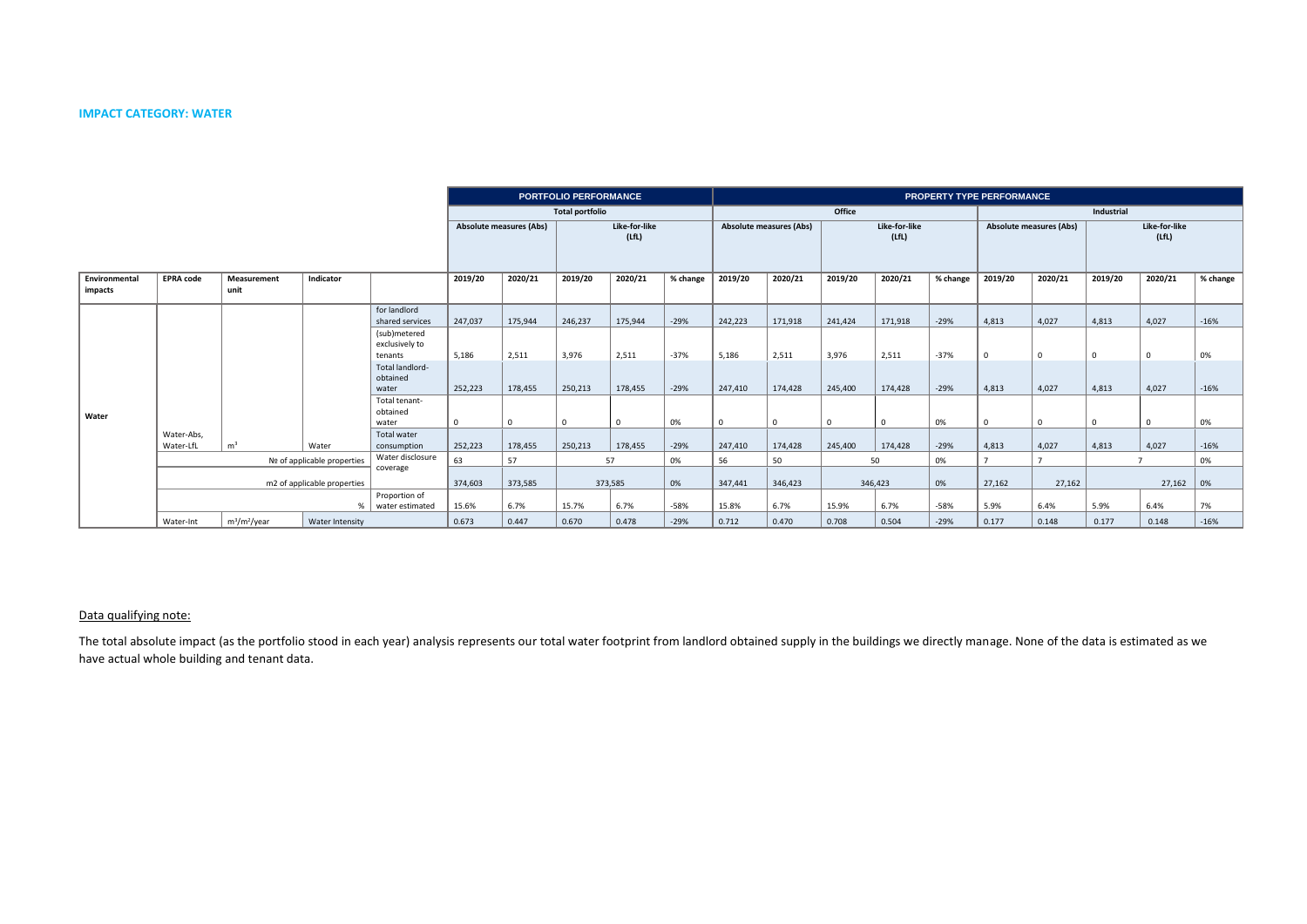## **IMPACT CATEGORY: WASTE**

|                          |                     |                                                       |                             |                                     |           |                                | <b>PORTFOLIO PERFORMANCE</b> |                        |           | <b>PROPERTY TYPE PERFORMANCE</b> |              |           |                        |           |           |                                |           |                        |           |  |
|--------------------------|---------------------|-------------------------------------------------------|-----------------------------|-------------------------------------|-----------|--------------------------------|------------------------------|------------------------|-----------|----------------------------------|--------------|-----------|------------------------|-----------|-----------|--------------------------------|-----------|------------------------|-----------|--|
|                          |                     |                                                       |                             |                                     |           |                                | <b>Total portfolio</b>       |                        |           | Office<br>Industrial             |              |           |                        |           |           |                                |           |                        |           |  |
|                          |                     |                                                       |                             |                                     |           | <b>Absolute measures (Abs)</b> |                              | Like-for-like<br>(LfL) |           | <b>Absolute measures (Abs)</b>   |              |           | Like-for-like<br>(LfL) |           |           | <b>Absolute measures (Abs)</b> |           | Like-for-like<br>(LfL) |           |  |
| Environmental<br>impacts | <b>EPRA</b><br>code | Measurement<br>unit                                   | Indicator                   |                                     | 2019/20   | 2020/21                        | 2019/20                      | 2020/21                | % change  | 2019/20                          | 2020/21      | 2019/20   | 2020/21                | % change  | 2019/20   | 2020/21                        | 2019/20   | 2020/21                | % change  |  |
|                          |                     |                                                       |                             | Total landlord-<br>obtained waste   | 3,841     | 1,947                          | 3,800                        | 1,947                  | $-49%$    | 3,738                            | 1,822        | 3,697     | 1,822                  | $-51%$    | 102       | 125                            | 102       | 125                    | 23%       |  |
|                          |                     |                                                       | Waste                       | Total tenant-<br>obtained waste     | <b>ND</b> | <b>ND</b>                      | <b>ND</b>                    | <b>ND</b>              | <b>ND</b> | <b>ND</b>                        | <b>ND</b>    | <b>ND</b> | <b>ND</b>              | <b>ND</b> | <b>ND</b> | <b>ND</b>                      | <b>ND</b> | <b>ND</b>              | <b>ND</b> |  |
|                          | Waste-<br>Abs,      | Tonne                                                 |                             | Total waste by<br>disposal route    | 3,841     | 1,947                          | 3,800                        | 1,947                  | $-49%$    | 3,738                            | 1,822        | 3,697     | 1,822                  | $-51%$    | 102       | 125                            | 102       | 125                    | 23%       |  |
|                          | Waste-LfL           | Tonne                                                 |                             | Recycled                            | 2,699     | 1,429                          | 2,672                        | 1,429                  | -47%      | 2,631                            | 1,347        | 2,604     | 1,347                  | -48%      | 68        | 82                             | 68        | 82                     | 21%       |  |
|                          |                     | Tonne                                                 |                             | Incineration                        | 1,142     | 518                            | 1,128                        | 518                    | $-54%$    | 1,107                            | 475          | 1,093     | 475                    | $-57%$    | 35        | 43                             | 35        | 43                     | 25%       |  |
|                          |                     | Tonne                                                 |                             | Landfill                            | $\Omega$  | 0                              | 0                            | $\mathbf 0$            |           | $\overline{0}$                   | $\mathbf 0$  | $\Omega$  | $\Omega$               |           | 0         | $\Omega$                       |           | 0                      |           |  |
|                          |                     | Tonne                                                 |                             | Other                               | $\Omega$  | $\mathbf{0}$                   | $\mathbf{0}$                 | $\Omega$               |           | $\Omega$                         | $\mathbf{0}$ | $\Omega$  | $\Omega$               |           |           | $\Omega$                       | $\Omega$  | $\mathbf 0$            |           |  |
| Waste                    |                     | %                                                     |                             | Recycled                            | 70%       | 73%                            | 70%                          | 73%                    | 4%        | 70%                              | 74%          | 70%       | 74%                    | 5%        | 66%       | 65%                            | 66%       | 65%                    | $-1%$     |  |
|                          |                     | %                                                     |                             | Incineration                        | 30%       | 27%                            | 30%                          | 27%                    | $-10%$    | 30%                              | 26%          | 30%       | 26%                    | $-12%$    | 34%       | 35%                            | 34%       | 35%                    | 2%        |  |
|                          |                     | %                                                     |                             | Landfill                            | 0%        | 0%                             | 0%                           | 0%                     |           | 0%                               | 0%           | 0%        | 0%                     |           | 0%        | 0%                             | 0%        | 0%                     |           |  |
|                          |                     | %                                                     |                             | Other                               | 0%        | 0%                             | 0%                           | 0%                     |           | 0%                               | 0%           | 0%        | 0%                     |           | 0%        | 0%                             | 0%        | 0%                     |           |  |
|                          |                     |                                                       | Nº of applicable properties | Waste                               | 53        | 50                             |                              | 50                     | 0%        | 48                               | 45           |           | 45                     | 0%        | -5        | 5                              |           | 5                      | 0%        |  |
|                          |                     | disclosure<br>coverage<br>m2 of applicable properties |                             |                                     | 353,134   | 352,116                        |                              | 352,116                | 0%        | 326,916                          | 325,898      |           | 325,898                | 0%        | 26,219    | 26,219                         |           | 26,219                 | 0%        |  |
|                          |                     |                                                       | %                           | Proportion of<br>waste<br>estimated | 8%        | 0%                             | 8%                           | 0%                     | $-100%$   | 8%                               | 0%           | 8%        | 0%                     | $-100%$   | 8%        | 0%                             | 8%        | 0%                     | $-100%$   |  |

# Data qualifying note:

We collect information for the waste generated in our directly managed assets. Data are provided by weight and immediate disposal route which allows us to identify the environmental impact of our operations. We report on all of the properties which generate waste and for which data is available. No assets have been excluded from the analysis and no data has been estimated.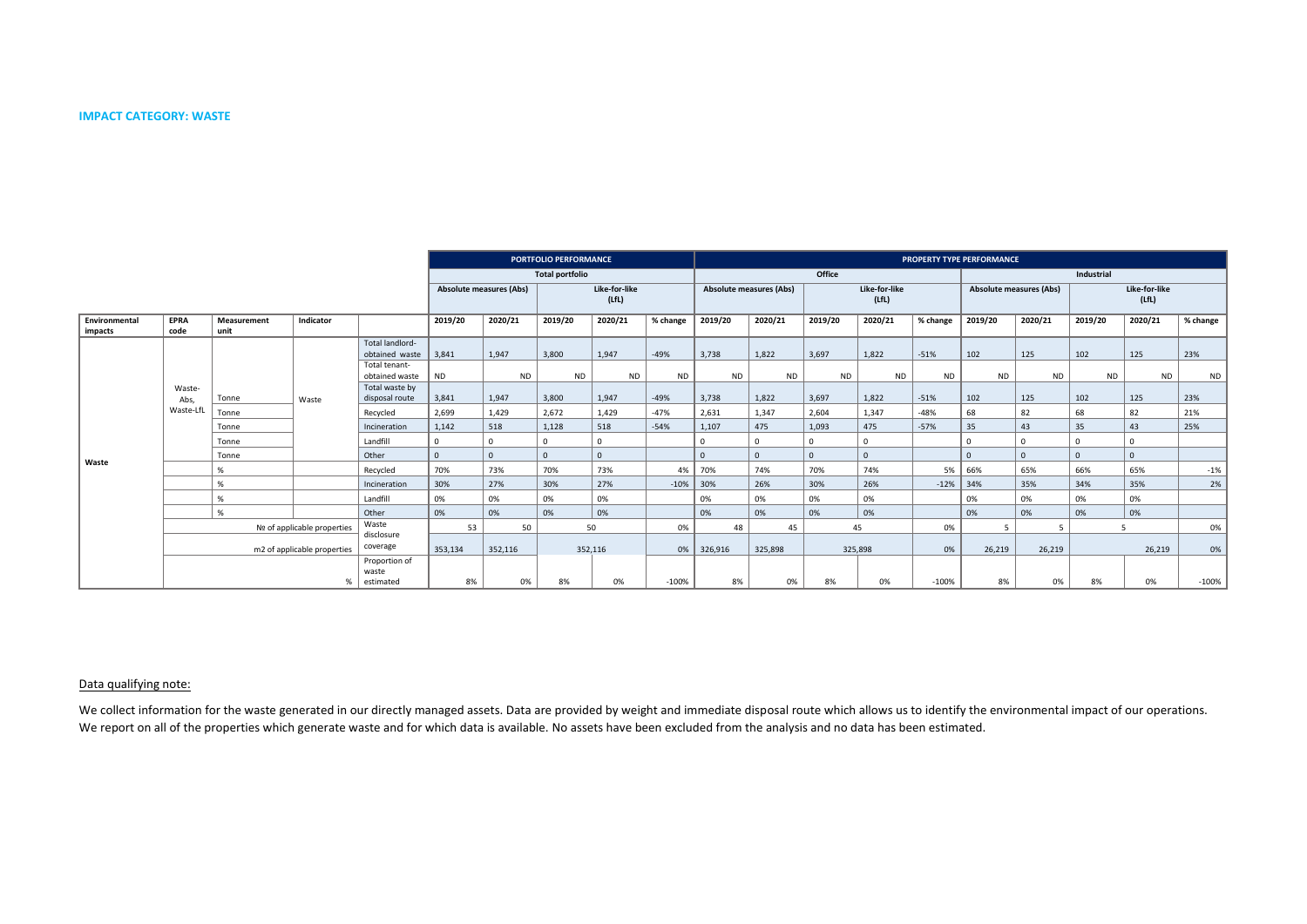#### **IMPACT CATEGORY: CERTIFIED ASSETS**

|                              |                  |                     |                           |                                                               |                                   |                            | <b>PORTFOLIO PERFORMANCE</b> |              |           |
|------------------------------|------------------|---------------------|---------------------------|---------------------------------------------------------------|-----------------------------------|----------------------------|------------------------------|--------------|-----------|
|                              |                  |                     |                           |                                                               |                                   |                            | <b>Total portfolio</b>       |              |           |
|                              |                  |                     |                           |                                                               | <b>Absolute measures (Abs)</b>    |                            |                              |              |           |
| <b>Environmental impacts</b> | <b>EPRA code</b> | Measurement<br>unit | Indicator                 |                                                               | 2019/20                           | 2020/21                    | 2019/20                      | 2020/21      | % change  |
|                              |                  |                     |                           | % of portfolio certified by                                   |                                   |                            |                              |              |           |
|                              |                  |                     |                           | floor area                                                    | 100%                              | 100%                       | 100%                         | 100%         | 0%        |
|                              |                  |                     |                           | level of energy performance (A,B,C etc)                       |                                   |                            |                              |              |           |
|                              |                  |                     |                           |                                                               |                                   | $\mathsf{C}$               | $\mathsf{C}$                 | C            | <b>ND</b> |
|                              |                  |                     |                           | % of portfolio certified by number of properties              |                                   |                            |                              |              |           |
|                              |                  |                     |                           |                                                               | 100%                              | 100%                       | 100%                         | 100%         | 0%        |
|                              |                  |                     |                           | level of energy performance (A,B,C etc)                       |                                   | $\mathsf{C}$               | $\mathsf{C}$                 | $\mathsf{C}$ | <b>ND</b> |
|                              |                  |                     |                           | % of portfolio certified by value                             |                                   |                            |                              |              |           |
|                              |                  |                     |                           |                                                               | 100%                              | 100%                       | 100%                         | 100%         | 0%        |
| <b>Certified assets</b>      |                  |                     | <b>Mandatory (Energy</b>  | level of energy performance (A,B,C etc)                       |                                   |                            |                              |              |           |
|                              | Cert-Tot         | %                   | Performance Certificates) |                                                               |                                   | $\mathsf{C}$               | $\mathsf{C}$                 | C            | <b>ND</b> |
|                              |                  |                     |                           | % of portfolio certified by                                   |                                   |                            |                              |              |           |
|                              |                  |                     |                           | floor area                                                    | 24%                               | 33%                        | 24%                          | 33%          | 39%       |
|                              |                  |                     |                           | type and level of certification attained (i.e. LEED Platinum) |                                   |                            |                              |              |           |
|                              |                  |                     |                           |                                                               | 12 (6 x Excellent, 5 x Very Good, | 17 (8 x Excellent, 8x Very |                              |              |           |
|                              |                  |                     |                           |                                                               | 1 x Good)                         | Good, 1 Good)              | N/D                          | N/D          | N/D       |
|                              |                  |                     |                           | % of portfolio certified by number of properties              |                                   |                            |                              |              |           |
|                              |                  |                     |                           |                                                               | 19%                               | 30%                        | 19%                          | 30%          | 58&       |
|                              | Cert-Tot         | %                   | Voluntary                 | % of portfolio certified by value                             | N/D                               | N/D                        | N/D                          | N/D          | N/D       |